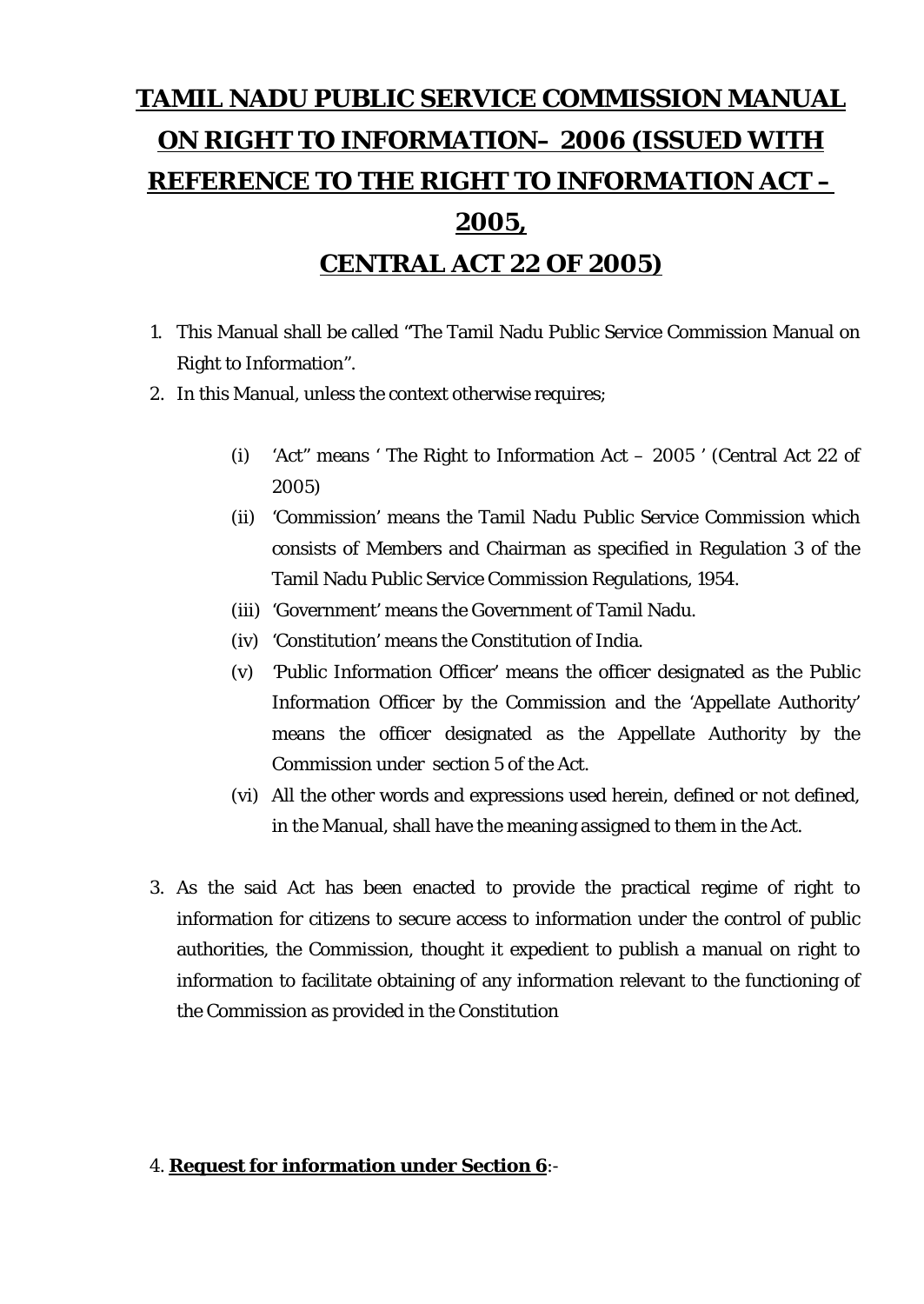1. A person, who desires to obtain any information under the Act, shall make a request in writing or through electronic means in English or Tamil under sub section (1) of section 6 shall be in the Form annexed to this Manual, addressed to the Public Information Officer and shall be accompanied by an application fee of Rs.10/- (Rupees Ten only).

#### **5. Fees payable for providing information:-**

The fee payable along with application fee of Rs. 10/- for providing information under the provision of the Act shall be,

- a) Rs. 2/- (Rupees Two only) for each page of record supplied and / or
- b) For inspection of records, no fee for the first hour and a fee of Rs. 5/- (Rupees five only) for every one hour thereafter.
- c) Actual cost or reasonable price for any technical data / material held in any electronic form or in printed form.
- d) No cash payment will be accepted. The applicants are given the option either to send Demand Draft / Bankers Cheque or remit the fee under the following head of account through Treasury / Pay & Accounts officer / State Bank of India / Reserve Bank of India.

### **"0075.00 Miscellaneous General Services – 800. Other receipts – BK Collection of fees under Tamil Nadu Right to Information (Fees) Rules-2005 (DPC 0075 00 800 BK 0006)**

e) In the case of Demand Draft the fee should be payable at Chennai, drawn in favour of the Secretary, Tamil Nadu Public Service Commission, Chennai – 2. The Demand Draft / Bankers Cheque should not have been obtained before the first day of the month in which the request is made. If the DD is obtained in a branch of SBI it should be payable at the SBI service branch (code: 8443)

Chennai – 600 006.

f) In the case of remitting the fee through Treasury / Pay & Accounts officer / SBI / Reserve Bank of India in the above head of account the applicant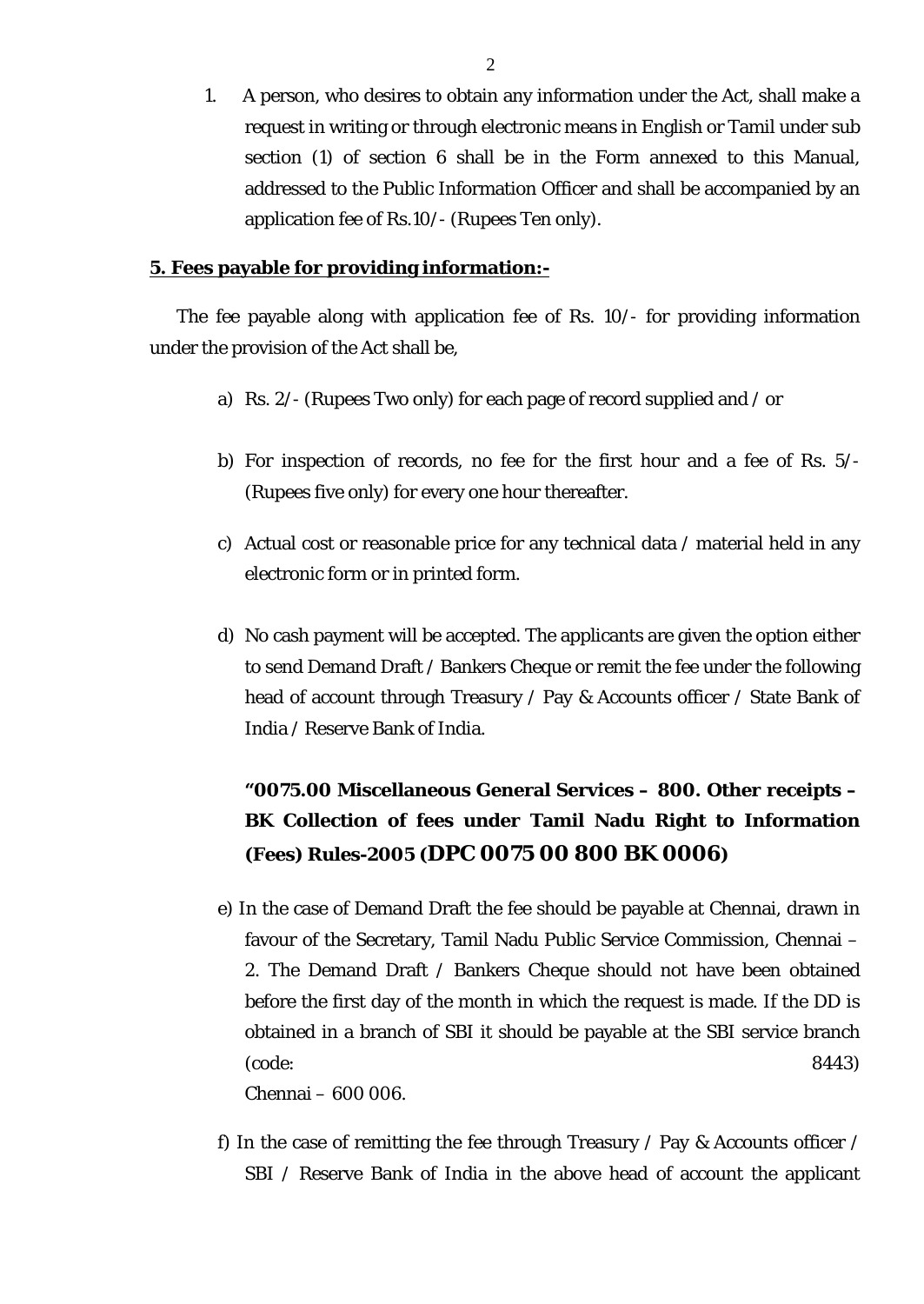should produce the Chelan as an evidence of having remitted the fee along with the application.

Note: The persons below poverty line are exempted from payment of fee. Evidence to be produced from village Panchayat / Urban Local bodies.

# 6**. Information that could be shared with any citizen as set out in section 4(1)**

**of the act: -**

- **1. The particulars of Organization, Functions, duties and powers of the Officers and Staff of the of the Tamil Nadu Public Service Commission (Already in the Website)**
- **2. Annual Report of the Tamil Nadu Public Service Commission.**
- **3. Tamil Nadu Public Service Commission Rules of Procedure.**
- **4. Tamil Nadu Public Service Commission Regulations 1954.**
- **5. Instruction etc., to candidates.**
- **6. Information Brochure, Syllabi.**
- **7. Particulars relating to the date of examination / tests, instructions relating to conduct of examination / test, examination centers, fee to be paid, date of publication of results in the Tamil Nadu Public Service Commission Bulletin.**
- **8. Information listed under section 4(i) of the Act and other information disclosure of which will not affect others have been made available in the Commission's website viz., www.tnpsc.org. The supply of information other than information made available in the Commission's website and the information exempted under section 8 of the Act is the discretion of the Commission.**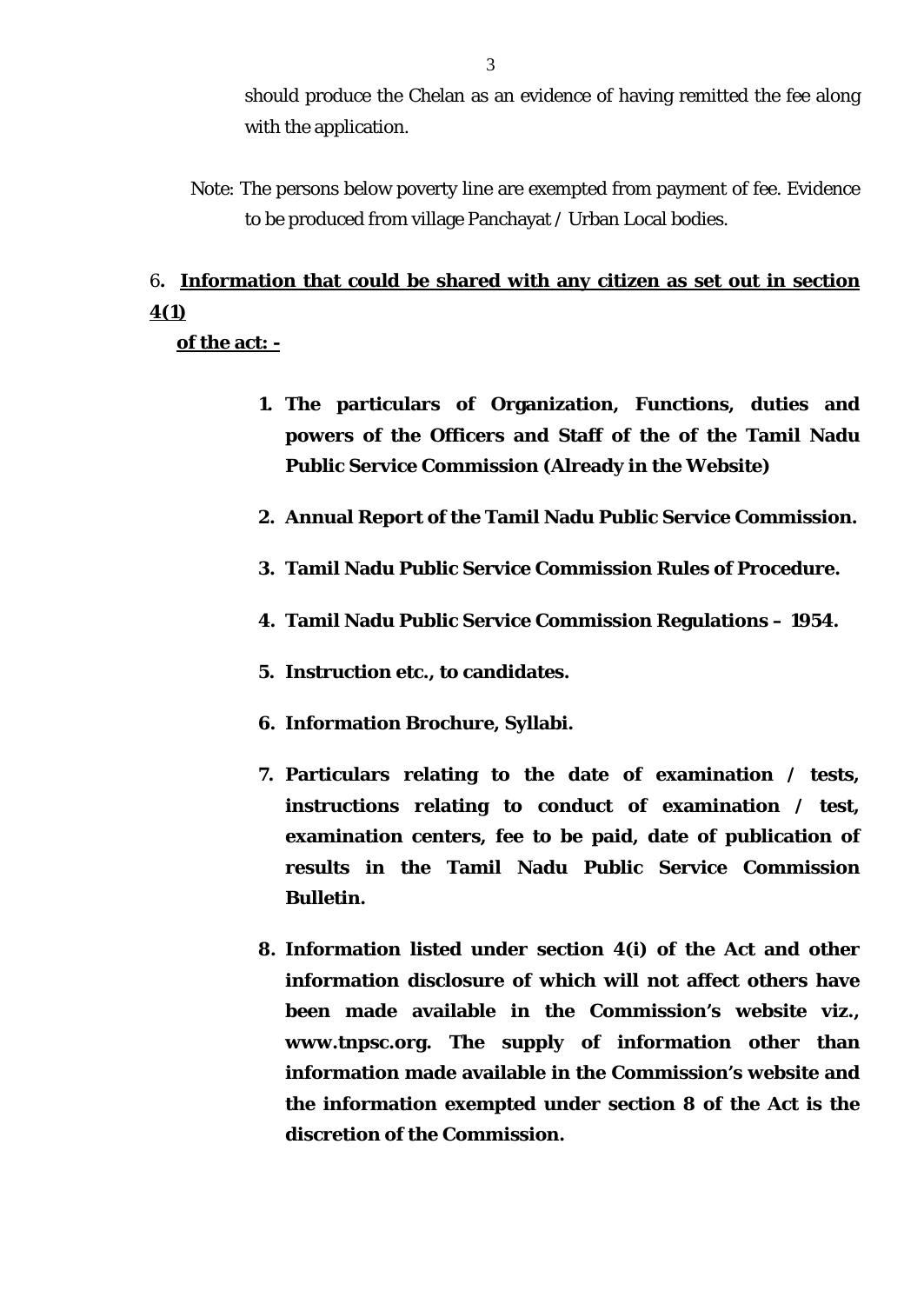**7. Information exempted under section 8:-**

 Having regard to the nature of the functions of the Commission there shall be no obligation to give any citizen, any information on the items listed below under section 8 as disclosure thereof would harm the interest and competitive position of other candidates or third parties unless the competent authority, depending upon the facts of the case, is satisfied that larger public interest warrants the disclosure of such information:-

 Information relating to all departmental tests and Competitive examinations under direct recruitment that **could not be shared**

- **1. Names and address of question paper Setters, Moderators, Printers of Question papers, Evaluators of answer books, Experts and Departmental Representatives who assist the interview, composition of interview boards.**
- **2. Assessment of merit of the candidates. Written / Oral Test marks until the finalization of the final selection results.**
- **3. Answer sheets/marks sheets of the candidates.**
- **4. Answer sheets and marks sheets of other candidates. Selection List/ Reserve List**
- **5. Details regarding payment made to question paper Setters, Printers, Examiners, Experts, Departmental Representatives or any person or organization who assist the Commission in examination work.**
- **6. Names and address of the Chief Invigilators/Invigilators of the Examination Hall.**
- **7. Details of Scanning & Checking of OMR Answer sheets**
- **8. Scheme of Valuation and Model Answers.**
- **9. Instructions to Examiners/ Moderators**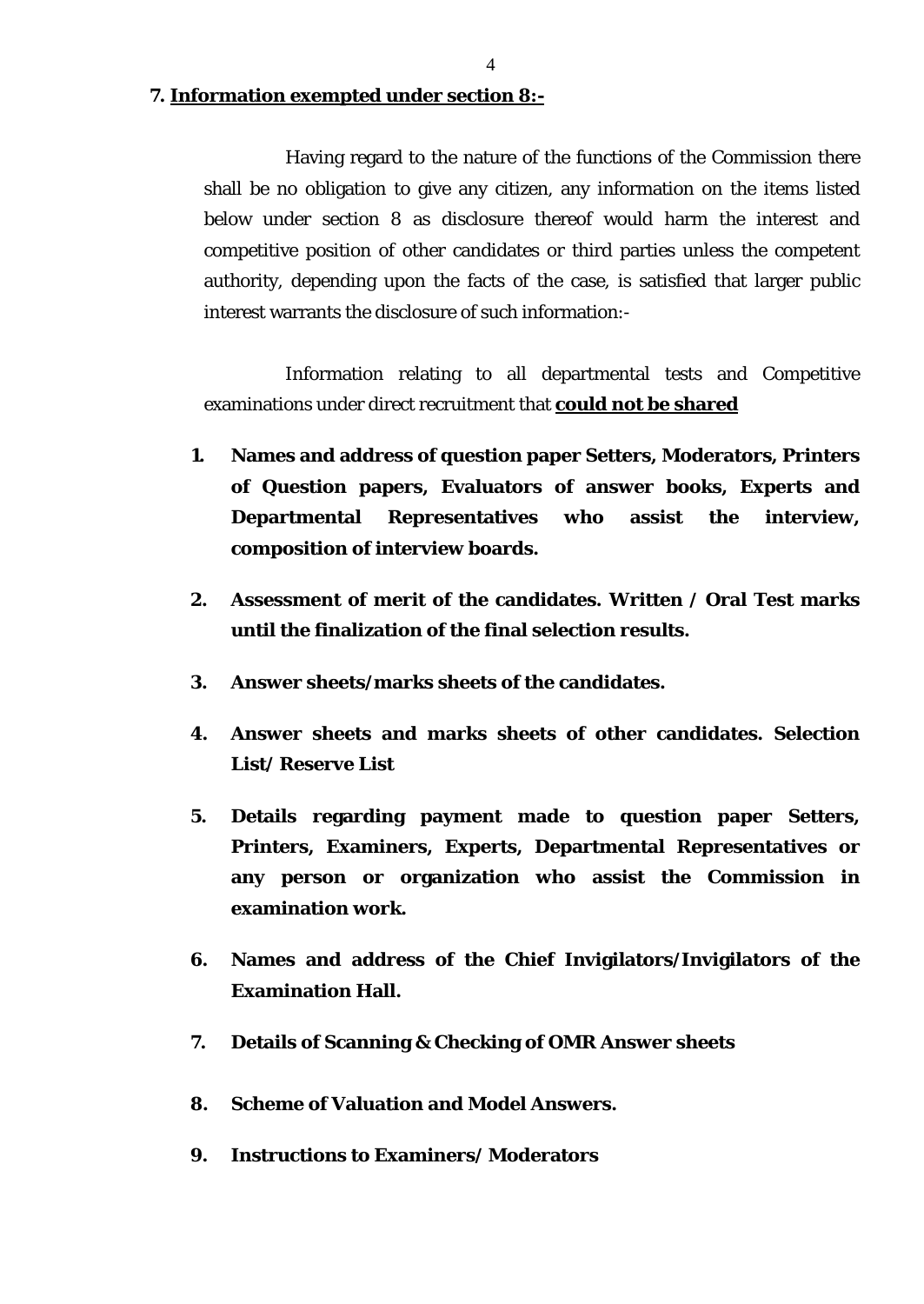- **10. Details of answer books evaluated by Examiners and marks awarded by them.**
- **11. Application and enclosure of other candidates, Nominal Rolls, Memo of Admission (Hall Ticket) of other candidates, seating arrangement etc.,**
- **12. All details of outsourcing**
- **13. Interview Statements & Proceedings.**
- **14. Agenda and Minutes of Commission's meetings proceedings.**
- **15. Office Orders and Commission's Proceedings etc.,**
- **16. Commission's correspondence with outside agencies.**
- **17. Copy of notes in respect of appointment of personnel for doing confidential works.**
- **18. Information which would harm the competitive position of other candidates / third parties, unless the competent authority is satisfied that the larger public interest warrants the disclosure of such information.**
- **19. Information expressly forbidden to be published by any court of law or tribunal or the disclosure of which may constitute contempt of court.**
- **20. Information received in confidence from any other State Public Service Commissions / Union Public Service Commission or any other organizations / institutions or any department of the Government.**
- **21. Information, disclosure of which would endanger the life or Physical safety of any person or identify the source of information or assistance given in confidence for conducting any investigation / inquiry.**
- **22. Information, which would impede the process of investigation or apprehension or prosecution of offenders.**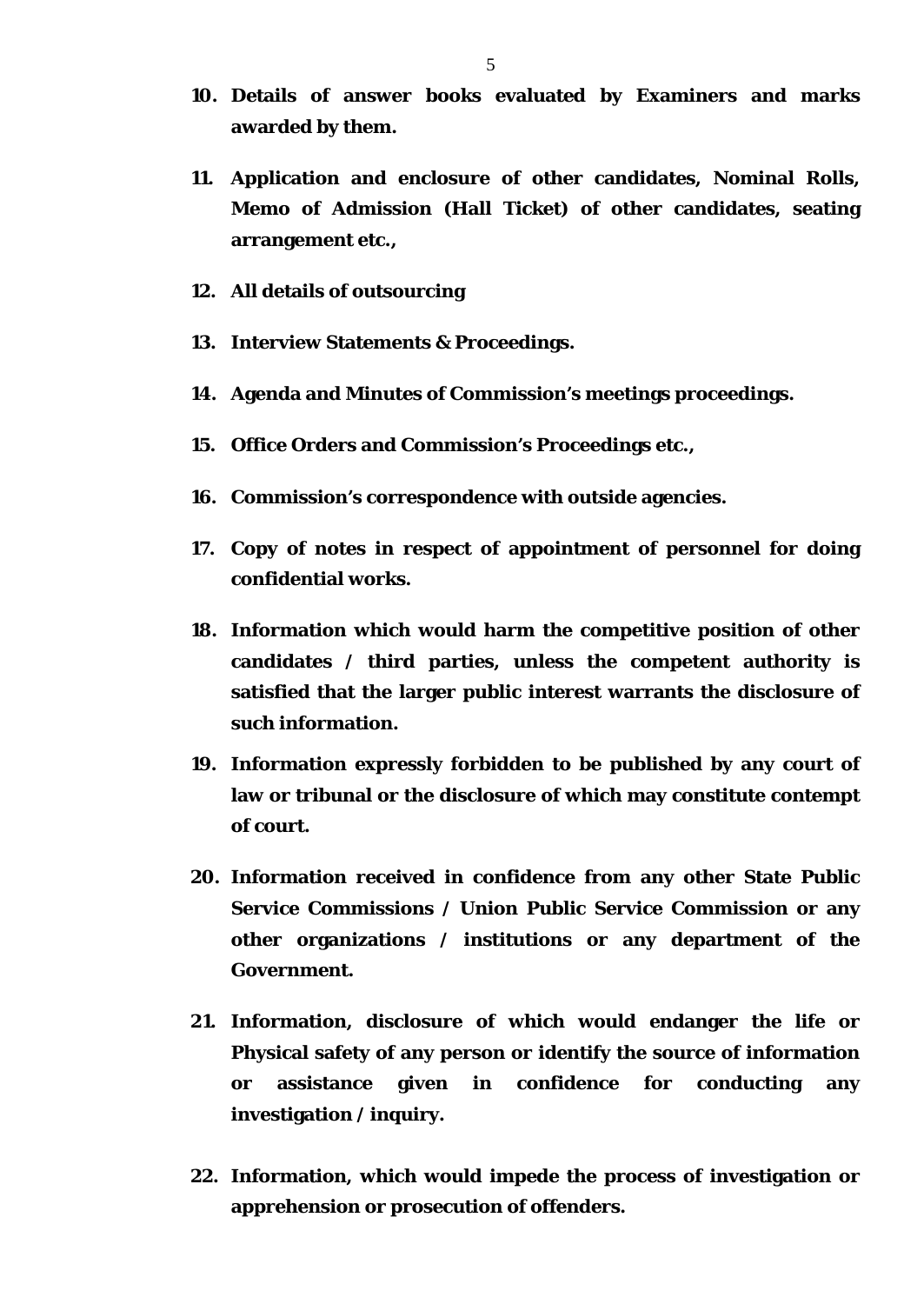- **23. Matters relating to disciplinary cases of the Staff and Officers of the Tamil Nadu State and Subordinate service**
- **24. Personal Information which has no relation to any public activity or interest or the disclosure of which would cause un-warranted invasion of privacy of an individual unless the Public Information Officer or the Appellate Authority, as the case may be, is satisfied that the larger public interest justifies the disclosure of such information.**
- **25. Information, disclosure of which would prejudicially affect the sovereignity and integrity of India, the security, strategic, scientific or economic interest of the State, relation with foreign State or lead to incitement of an offence.**
- **26. Information, the disclosure of which would cause a breach of privilege of parliament or the State Legislature.**
- **27. Provided that those matters which come under the exemptions specified in Section 8(1) of the ACT shall not be disclosed.**

**CONTROLLER OF EXAMINATIONS AND SECRETARY (INCHARGE)** 

# **ANNEXURE - I FORM TO SECURE INFORMATION FROM TAMIL NADU PUBLIC SERVICE COMMISSION**